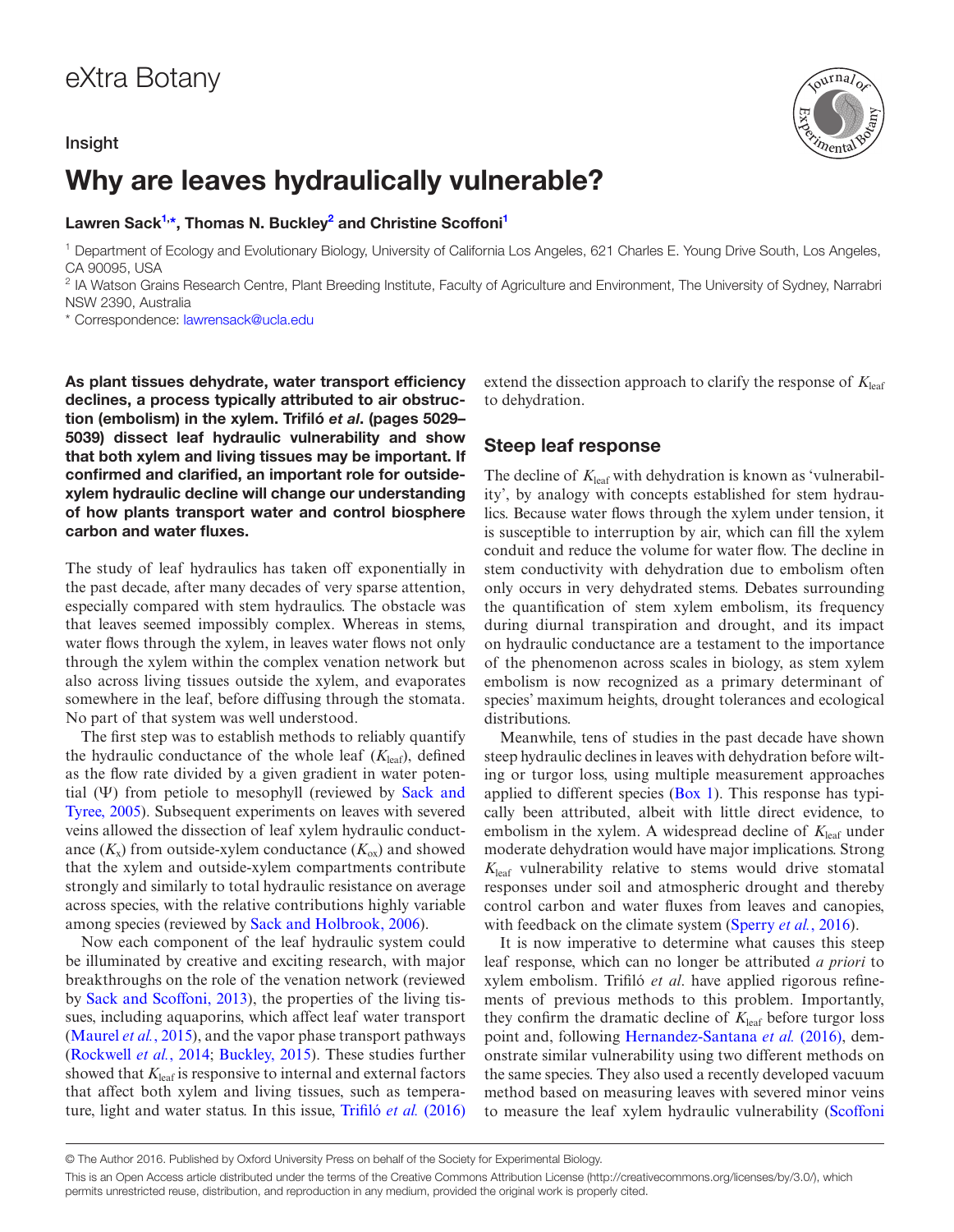#### Box 1. Vulnerability of leaf hydraulic conductance (K<sub>leaf</sub>) to dehydration, showing strong declines before turgor loss point

*K*leaf vulnerability curves are shown for a sampling of nine diverse species (grey lines) ranging in drought tolerance. These were obtained as follows: *Hakea lissosperma* (HaLi), *Lomatia tinctoria* (LoTi) and *Tasmania lanceolata* (TaLa) from [Blackman](#page--1-14)  *et al.* [\(2010\)](#page--1-14) – rehydration kinetics method; *Comarostaphylis diversifolia* (CoDi), *Heteromeles arbutifolia* (HeAr) and *Lantana camara* (LaCa) from [Scoffoni](#page--1-12) *et al.* (2012) – evaporative flux method; and *Magnolia grandiflora* (MaGr), *Quercus rubra* (QuRu) and *Vitis labrusca* (ViLa) from Trifiló *et al.* [\(2016\)](#page--1-6) – vacuum pump method. Turgor loss points are shown as black dots for each species. The average  $K_{\text{leaf}}$  vulnerability curve is shown (black line) with the average turgor loss point (grey dot).



[and Sack, 2015\)](#page--1-10), and determined the outside-xylem hydraulic vulnerability by subtraction. They found strong hydraulic decline in both xylem and outside-xylem compartments, with both contributing to  $K_{\text{leaf}}$  decline across four diverse species. They confirm that  $K_{ox}$  vulnerability is associated with tissue shrinkage outside the xylem [\(Scoffoni](#page--1-11) *et al.*, 2014), and speculate that this could protect the rest of the plant from embolism by driving a pre-emptive stomatal closure response to moderate dehydration.

#### Xylem and outside-xylem pathways

This research is especially significant because it clearly shows the potential roles of both xylem and outside-xylem pathways in controlling  $K_{\text{leaf}}$  vulnerability and, by extension, wholeplant hydraulic conductance and productivity. These findings will change the way plant physiologists and ecologists think about water transport, with a major potential role for living tissues as well as xylem in control of the system.

This work raises the urgent need for additional work to confirm and extend the partitioning of  $K_{\text{leaf}}$  vulnerability. Trifiló *et al*. showed that in two species, *Aleurites moluccana* and *Vitis labrusca*,  $K_x$  and  $K_{\text{ox}}$  both played important roles in *K*leaf decline, whereas in another two, *Magnolia grandiflora* and *Quercus rubra*, only  $K_{ox}$  played a role. These findings, based on measurements of the rehydration of previously dehydrated leaves and of vacuum-driven water uptake under low irradiance, need confirmation on leaves transpiring under high irradiance as would be typical during photosynthesis.  $K_{\text{leaf}}$  vulnerability depends on light, as water flow through living tissues is influenced by aquaporins that are responsive to both light and turgor [\(Maurel](#page--1-3) *et al.*, 2015), and as tissues absorb light, vapor phase transport may drive a great deal of water movement from the mesophyll to the transpiring epidermis [\(Guyot](#page--1-12) *et al.*, 2012; [Rockwell](#page--1-4) *et al.*, 2014; [Buckley,](#page--1-5) [2015](#page--1-5)). Thus, as Trifiló *et al.* recognized, the role of  $K_{ox}$  might be yet stronger under high irradiance.

Even more essentially, the method for determining  $K_x$ decline and the inference that embolism is not the key driver of *K*leaf decline need to be validated, ideally with a visual method. A recently developed optical method ([Brodribb](#page--1-13) *et al.*[, 2016\)](#page--1-13) similarly showed that xylem embolism begins late in dehydration, but given that method's low resolution at fine scales and its inability to scan within the entire tissue cross-section, it might not show all the emboli that occur in all the veins. To prove the conclusion that  $K_{\alpha}$  decline can be the major driver of  $K_{\text{leaf}}$  vulnerability, it will be necessary to apply microCT (X-ray microtomography) to determine potential embolism in veins for species that have also been analyzed for  $K_{\text{leaf}}$ ,  $K_{\text{x}}$  and  $K_{\text{ox}}$  decline.

The causes of  $K_{\text{ox}}$  decline also need to be investigated. Given the complexity of  $K_{\text{ox}}$ , these may relate to cell geometry